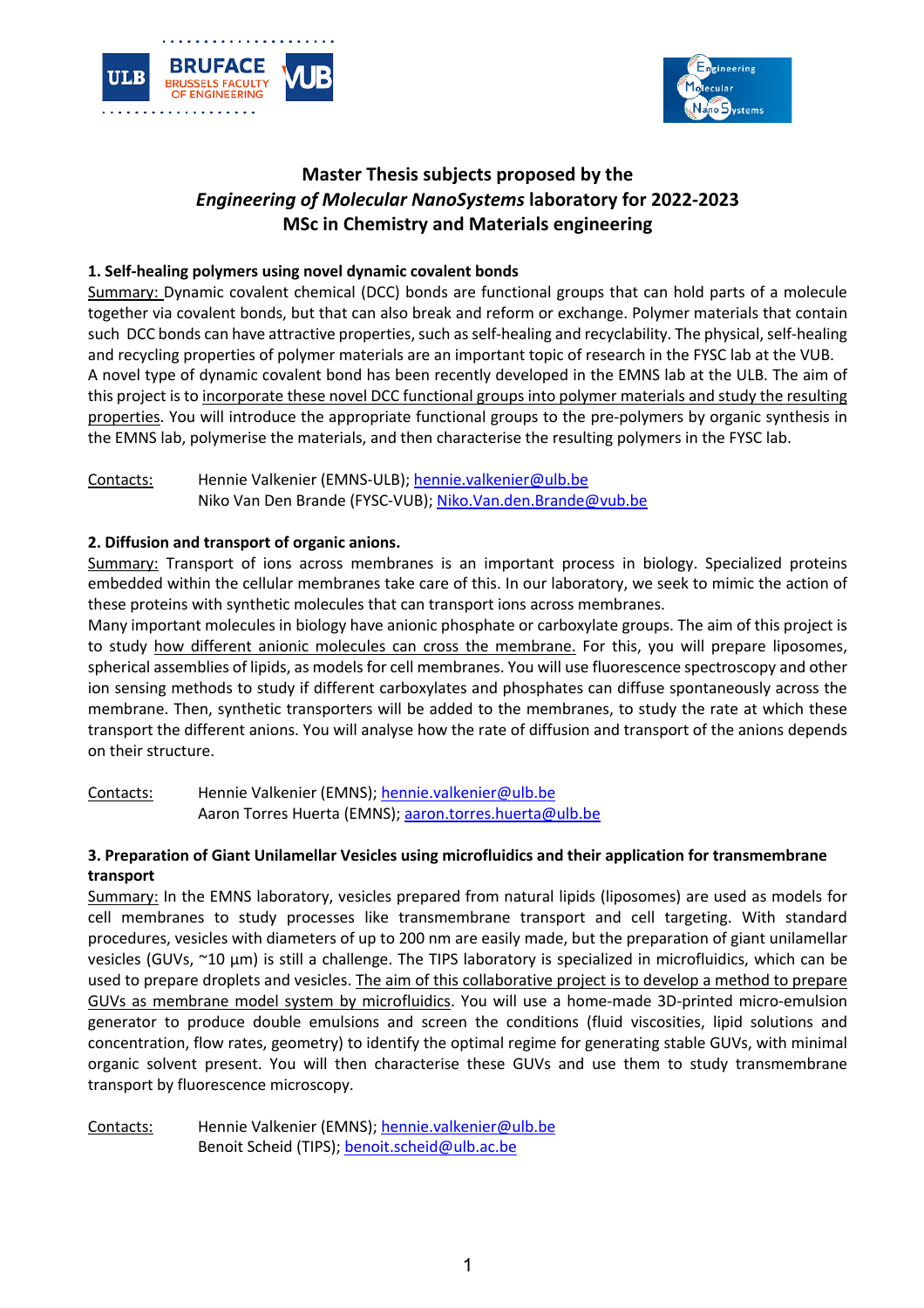



# **4. Development of magnetic nanoparticles for nucleic acid purification.**

Summary: Extraction procedures based on the use of magnetic nanoparticles functionalized with organic complexing agents present many advantages arising from the inherent characteristics of these materials (large surface/volume ratio, easy collection using magnetic fields, fast operation) and are expected to bring major breakthroughs in analytical and separation sciences. This project lies in the framework of a collaboration with Quantoom Biosciences (UniverCells) whose objective is to develop a platform that encompasses DNA and RNA manufacturing and formulation, along with critical reagent supply, from sequence to large scale production. The student will investigate the purification process for RNA and DNA strands from synthetic mixtures using functionalized magnetic nanoparticles.

## Contact: Gilles Bruylants, gilles.bruylants@ulb.be

#### **5. Development of Magnetic nanoparticles for environmental applications.**

Summary: Extraction procedures based on the use of magnetic nanoparticles functionalized with organic complexing agents present many advantages arising from the inherent characteristics of these materials (large surface/volume ratio, easy collection using magnetic fields, fast operation) and are expected to bring major breakthroughs in analytical and separation sciences for biomedical but also environmental applications. In the continuation of different projects held in the EMNS laboratory, this project will focus on water decontamination using magnetic/organic nanohybrids. The work will consist in the synthesis of the nanoparticles, the selection of suitable functionalization ligands (using NMR or other spectroscopic techniques) and the monitoring of the separation efficiency.

Contact: Kristin Bartik; kristin.bartik@ulb.be Gilles Bruylants; gilles.bruylants@ulb.be

#### **6. Design of nucleic acids coated nanoparticles for RNA delivery in specific organs.**

Summary: Chemotherapy drugs such as cyclophosphamide are highly gonadotoxic and lead to ovarian reserve depletion, causing infertility and thus strongly affecting the quality of life in young patients. The EMNS laboratory works in collaboration with the Research Laboratory of Human Reproduction (LRRH) and the *Laboratoire d*'*Histologie générale*, *Neuroanatomie et Neuropathologie* (*LHNN*) from the Erasme hospital to develop new RNA Delivery Systems based on gold nanoparticles. MiRNAs are small non-coding molecules, which offer new promising approaches in cancer therapy but also in fertility preservation. However, these miRNA have to be delivered to the right organ, which requires the development of new targeted delivery systems. Gold nanoparticles (GNPs) are promising vectors, which have already been successfully used for nucleic acid delivery. In this study, we propose a new approach of GNPs surface functionalization based on calix[4]arenes which can be used to control the anchoring of synthetic miRNA nucleotides and/or of other ligands (peptides) for organ specific targeting (brain or avory depending on the application).

Contact: Gilles Bruylants, gilles.bruylants@ulb.be Raphaël Dutour, raphael.dutour@ulb.be

#### **7. Design of plasmonic nanomaterials for the development of Lateral Flow ImmonuAssays.**

Summary: Lateral Flow ImmunoAssays (LFIAs) widely used in human health for point of care testing, as these assays give a relatively quick response (typically 10-15 minutes), are of low cost and can be performed by untrained personnel. The most eminent example is the pregnancy test. The operating principle is straightforward and relies on the detection of a target analyte by a functionalized colored material and its binding on a test line. Typically, gold nanoparticles (AuNPs) are used as optical transducers to visualize the test result; this is mainly due to their high molar absorption coefficient in the visible region and their relatively high stability. Silver, Au/Ag alloyed or core-shell nanostructures would however represent more efficient options, as they should exhibit larger molar extinction coefficients than AuNPs (i.e., more than one order of magnitude